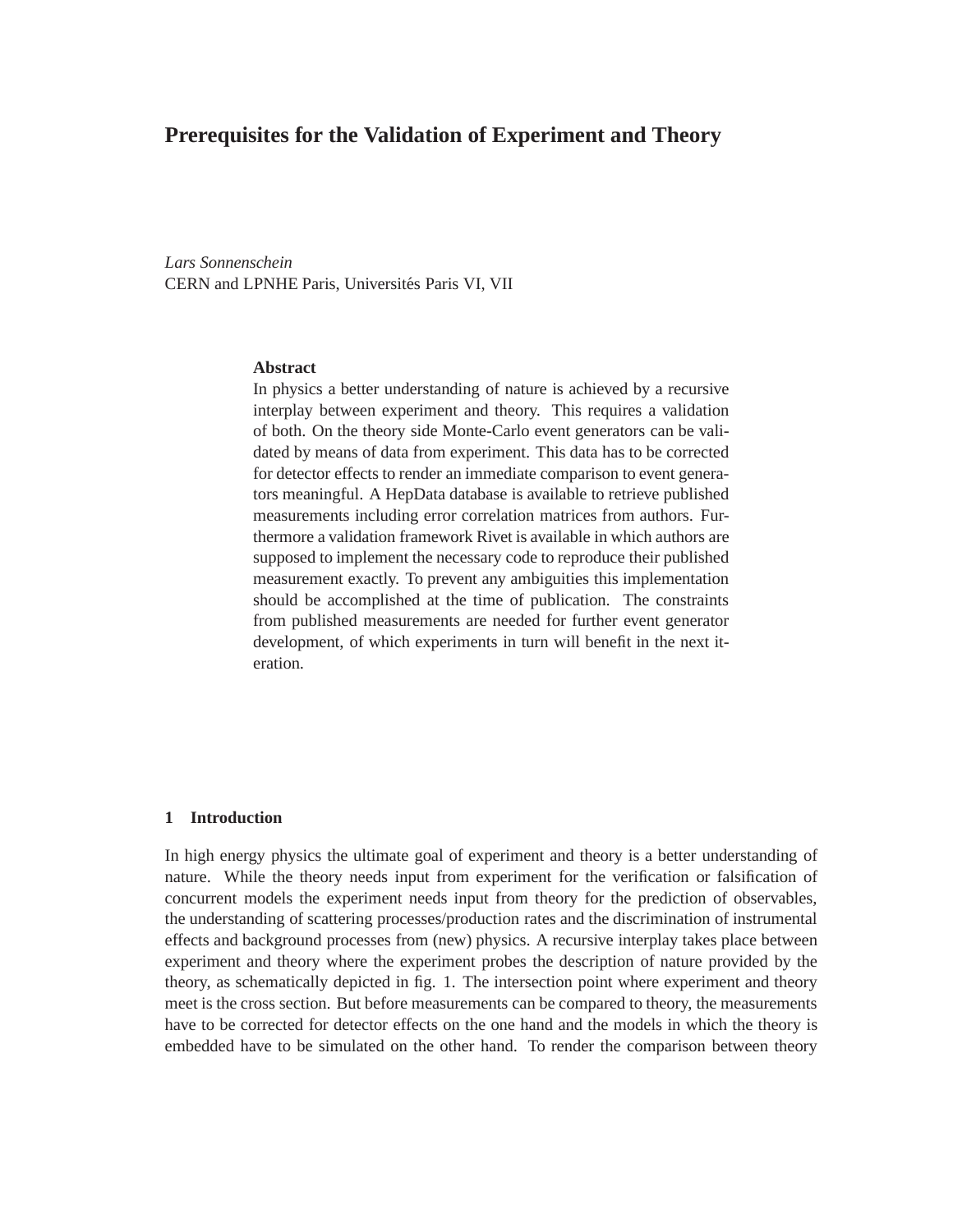

Fig. 1: Relations between theory, experiment, simulation and nature. The intersection point where experiment and theory meet is the cross section. While the theory makes predictions of nature and interfaces via models to the simulation the experiment measures nature and interfaces via the detector simulation or corrections obtained from data to the models.

and measurement meaningful the understanding (verification, validation and optimization) of Monte-Carlo event generation, simulation and experiment is crucial.

The need for the validation of experiment and theory is also documented by Sir Arthur Eddington's statement: "It is a good rule not to put overmuch confidence in a theory until it has been confirmed by observation. I hope I shall not shock the experimental physicists too much if I add that it is also a good rule not to put overmuch confidence in the observational results that are put forward *until they have been confirmed by theory*" (his italics).

### **2 Need for corrected data from experiment**

The theory makes predictions to very few fixed orders (LO, NLO) plus resummation of radiation. More or less phenomenological models are needed for comparison with measurements. The models are implemented in Monte-Carlo event generators. They contain phenomenological parameters like e.g.:

- Parton shower termination parameters  $p_{\perp}$  min,  $m_{\text{min}}$
- Lund string and cluster fragmentation parameters: string function parameters, mass
- Underlying event: primordial  $k_{\perp}$ , color reconnection parameters,
- Parton Distribution Functions (PDF's).

Therefore the models need to be validated and adjusted using real data from experiment. The data is coming form the HepData database [1] which is an archive of published HEP data from the last 30 years. It contains almost exclusively data which has been corrected for detector effects. Its focus is on cross section and similar measurements which makes the archive complementary to the Particle Data Group.

Authors who are publishing a measurement should remember to send their data to the HepData database. This data has to be corrected for detector effects (i.e. acceptance, efficiency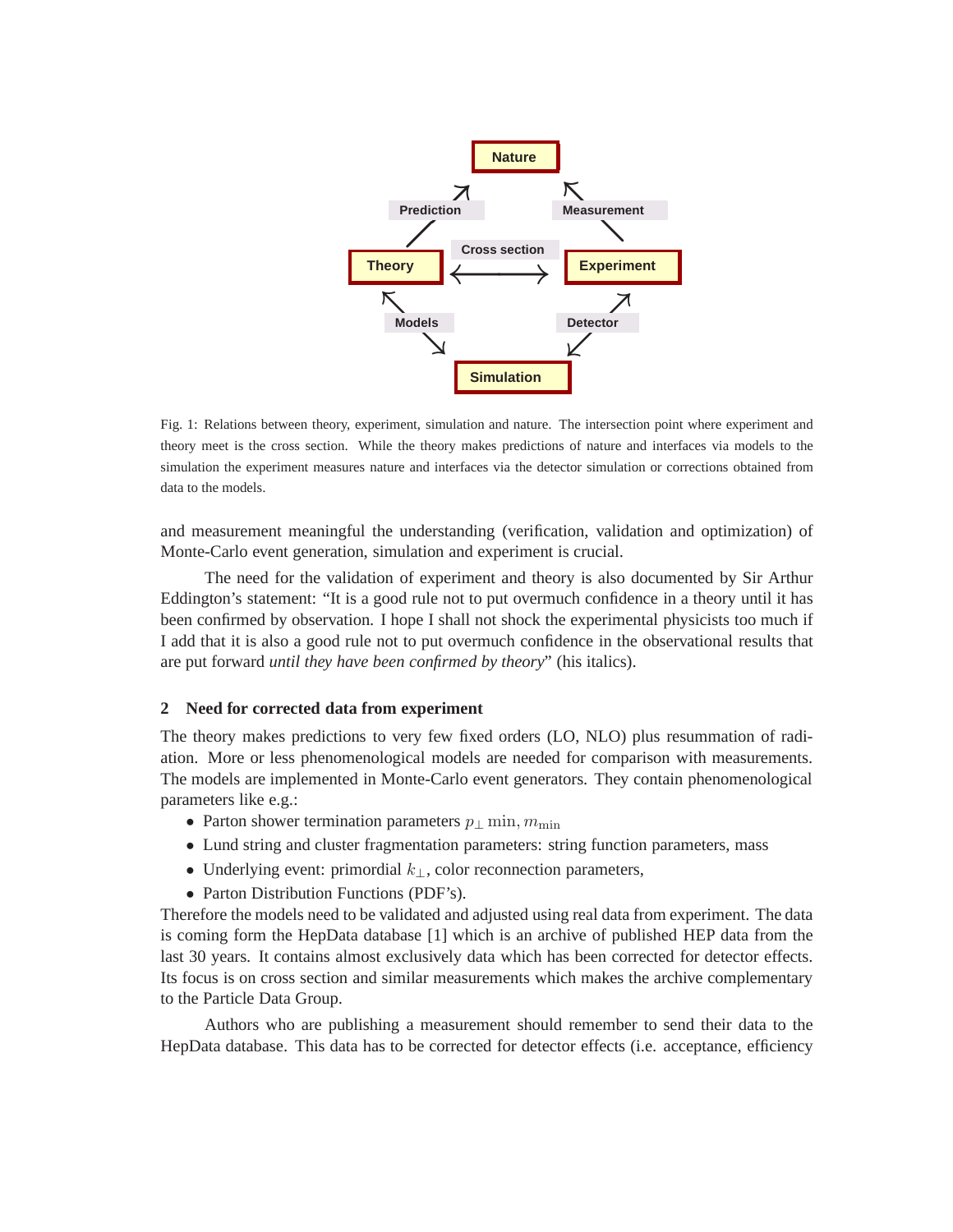and instrumental background) which corresponds to a correction to the hadronic final state or particle level. It is important that the data is not corrected any further to prevent the introduction of model dependencies since the models are supposed to be tested with the data among others. Only if corrected in this way the data can be always compared to Monte-Carlo event generators and it will be useful any time in the future. Otherwise the published measurement will be obsolete sooner or later (typically rather soon).

# **3 Reproducibility of published analyses**

Before a comparison of the theory and models via simulation to data can be accomplished the published analyses have to be implemented and they have to match the publications exactly. Phenomenologists spend an enormous amount of time to reproduce published data analysis in all details, e.g. jet algorithm details and how the algorithm has been applied exactly. The publication might seem unambiguous at the time of writing. Experience shows, that this is no longer the case later on. The solution is the validation tool Rivet [2] which contains the analysis code and provides the real data for comparison. Rivet can be directly interfaced by means of the standardised event record format HepMC [3] to various Monte-Carlo event generators, e.g. via the interface package AGILe [4]. Authors of published corrected measurements (see last section for details on the correction) should implement their analysis into the Rivet framework and this at the time of publication to prevent any ambiguities. Only in this way an exact reproduction is guaranteed.

Present and past collider centre-of-mass energies provide unique points of operation. Event generator authors (of Herwig++, Pythia8, Sherpa, etc.) appreciate very much corrected analyses form the electron positron collider LEP where the hadronisation corrections turned out to be larger than the detector corrections. Important constraints on fragmentation models have been provided by LEP analyses. The most important ones have already been implemented into the Rivet validation framework.

Another important item to be mentioned within the context of reproducibility is the correlation between errors in the measurement. The matrices of correlated errors are typically only provided by analyses accomplished in the QCD group of experiments. This information has to be obtained on an event by event basis and can therefore not be recovered from published plots containing measured distributions. Thus it is extremely important to document this information, too.

Constraints from new published data corrected for detector effects are needed for further Monte-Carlo event generator development, the more the better. Experiments will benefit from it in the next iteration.

## **4 Summary**

An important prerequisite for the validation of experiment and theory is that experiments correct their data for detector effects. In this way the data can be used at a later time point, when different or new models and/or Monte-Carlo event generators have to be validated and optimised. In the case of correlated errors it is also important that the experiment provides the covariance matrix, since this information can not be recovered from published plots containing measured